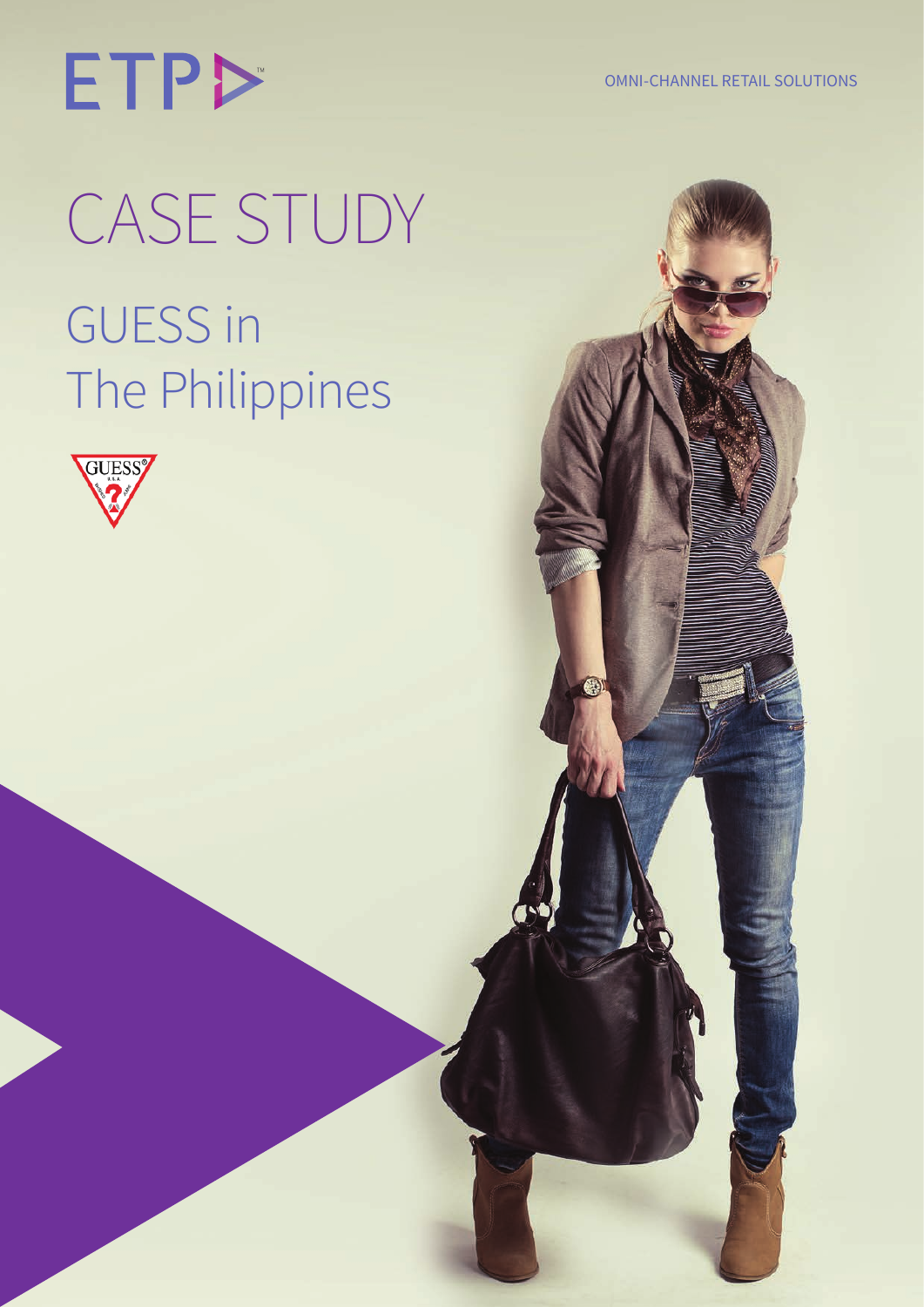

GUESS is an American upscale clothing brand and retailer. Brothers Paul and Maurice Marciano opened the first Guess store in Beverly Hills, Los Angeles in 1981.

The company was one of the first companies to create designer jeans. While the first jeans were for women, in 1983 a men's line debuted. In 1984, GUESS introduced its new line of watches known as "GUESS", "GUESS Steel", and the "GUESS Collection". The watch line has been joined by a number of other accessory sidelines such as jewelry and perfumes. In 1984, they also introduced a line of baby's clothes, called "Baby GUESS". The line is now incorporated with clothing for toddlers and kids called "GUESS Kids".

The GUESS brand was brought to the Philippines by two entrepreneurs - Mr. Michel Stamati, a resident French national, and Mr. Victor Siasat, being of Filipino-Chinese origin. In June 1992, they formed two corporations, the Diversion Industries, Inc. (DII) and California Clothing, Inc. (CCI). Mr. Stamati and Mr. Siasat were elected Chairman of the Board of DII and CCI, respectively. Ms. Linda Estrella was appointed President of CCI in 1994.

The first GUESS store in the Philippines was opened at The Landmark in November 1992. By the end of 1994, GUESS was listed at number 694 in the 'Top 1000 Philippine Corporations' and in 1999, at number 537. There were 43 GUESS stores across the Philippines by the end of 1995. The expansion also branched into Baby GUESS and GUESS Kids with tremendous success. At the turn of the new millennium, the 106th GUESS store was opened.

GUESS in the Philippines is managed by a group of young and dynamic individuals forming an eclectic team whose creativity is one of the greatest assets of the company. CCI continues to expand its product lines and distribution network. The company will further increase the productivity and competencies of its resources, to meet the challenges of the growing retail market.

| <b>Customer Facts</b>                                                                                                                                                                                                    | <b>Key Store Statistics</b>                                                                                                   |
|--------------------------------------------------------------------------------------------------------------------------------------------------------------------------------------------------------------------------|-------------------------------------------------------------------------------------------------------------------------------|
| Number of stores: 100+ stores<br>Business segments: Adult, Baby, Kids (apparels,<br>accessories, shoes, bags)<br>Retail formats: Boutiques, Outlets, Shop-in-Shops<br>and Duty Free<br><b>Locations: The Philippines</b> | Store size (average): 450 sqm<br>SKU's (average): 113,000 units<br>No. of sales tickets (average): 5,000 tickets per<br>month |
|                                                                                                                                                                                                                          |                                                                                                                               |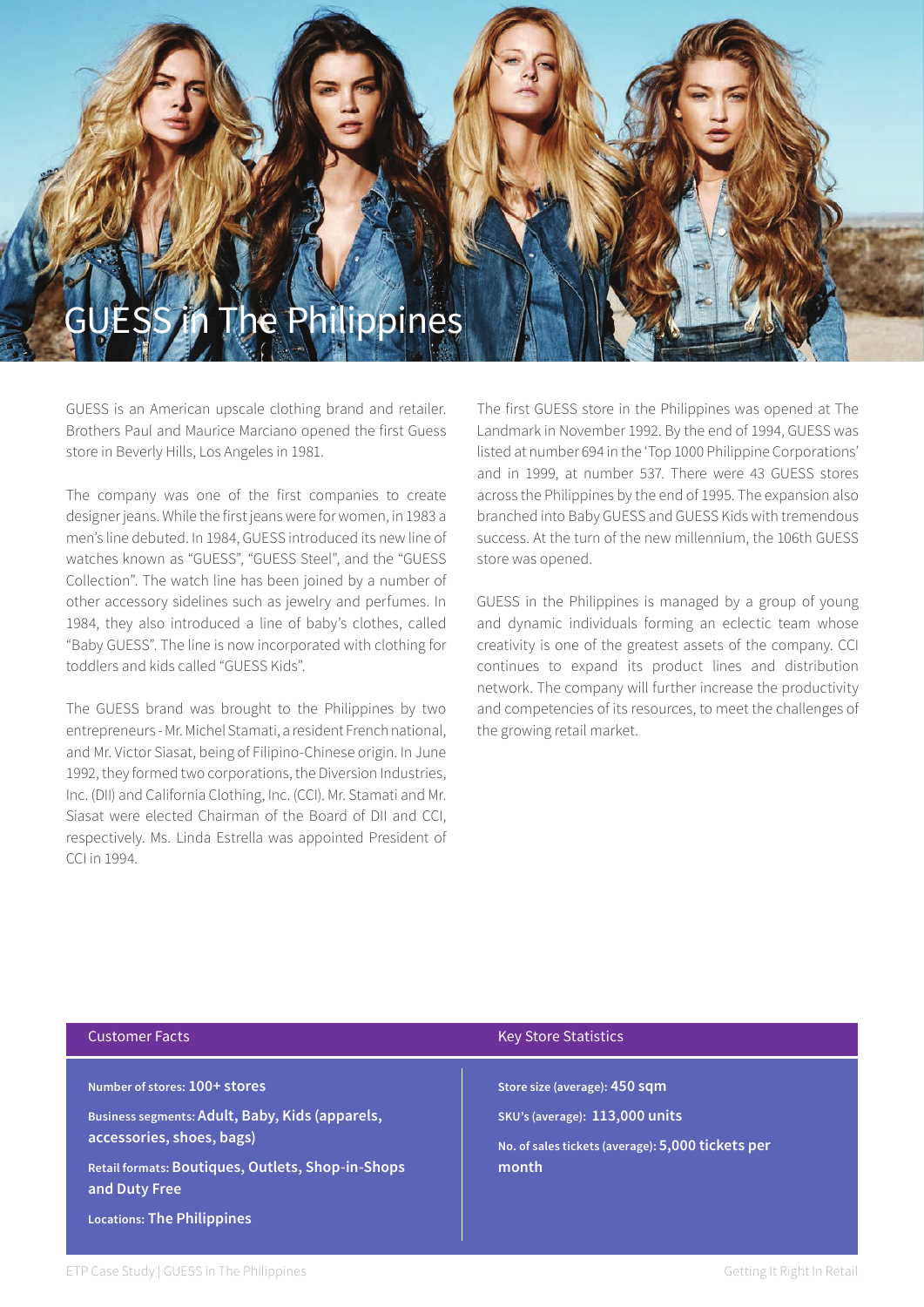



### Business Needs:

- • Challenges in previous system Retailigence POS system
	- 1. Data sync between stores and head office was a major challenge
	- 2. Real-time inventory/stock information was not available
	- 3. Gift cards tracking was manual
	- 4. Manual tracking of promotions
	- 5. Use of MS-Excel for planning (Planner)

Near real-time data sync: inventory tally between HO and stores



## Project Objective:

To introduce a fully integrated ERP and retail system (M3 and ETP) that will ensure smooth execution of the business operations and processes, optimizing them to further achieve the enterprise goals and objectives

- Full integration
- • Live information
- • Easy access to information and reports
- • Analytical tools
- • Improved customer service
- • Improved sales performance

Background of Project Name: GSTEM

- G: Guess
- S: Systems
- T: Towards
- E: Excellent
- M: Management



### Business Benefits:

- Near real-time data sync: Inventory tally between HO and stores
- • Automatic gifts card tracking
- Other stores stock visibility
- • Automatic promotions engine with intuitive promotions performance tracking
- • Easy customer registration at the store (regular or loyalty customers)
- • Fully integrated system ERP and retail solutions (M3 and ETP)